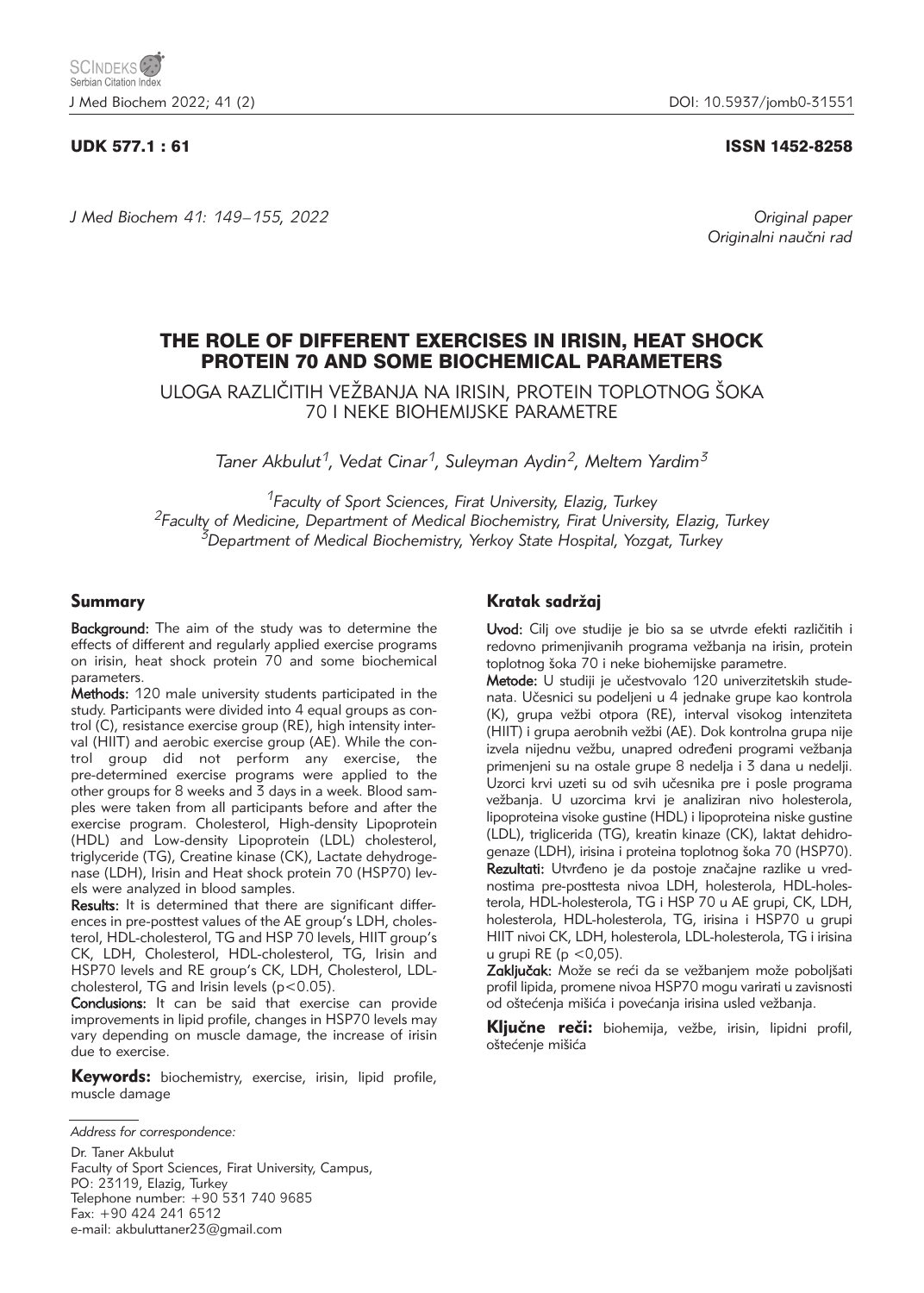## Introduction

Exercise is defined as planned, structured, repetitive, continuous activities that aiming to improve one or more elements of physical fitness (1). This development occurs mostly by the activation of skeletal muscles in the organism. Depending on the characteristics and content of the training, the exercises can be performed in various types as aerobic or anaerobic (2). In general, it is known that exercise has many effects on the human organism. Exercise causes an increase or decrease in the levels of some hormones. These changes occur with the activation of the glands (3). The recently discovered protein that causes white adipose tissue to turn into brown adipose tissue and enables it to be effective in energy metabolism is called "irisin". Boström et al. (4) have reported that there is an increase in irisin values due to the overexpression of Fibronectin Type III Domain Containing 5 (FNDC5) in the liver of overweight (obese) rats. It has been stated that this increase causes browning of white adipose tissue and decreases in body weight. They also revealed that better oxygen consumption leads to glucose tolerance and insulin sensitivity. It is known that irisin is released into the circulation from many different parts and these are mainly skeletal and cardiac muscle, adipose tissue, brain, kidney, lung, liver and stomach (5). However, it is stated that the synthesis of the irisin mainly takes place in the skeletal and cardiac muscles and adipose tissue (6). In a study conducted on this field, it has been shown that resistance training applied 3 days a week for 12 weeks improves muscle functions and increases the level of irisin (7). There are Heat shock proteins that have different roles in living organisms. It is known that these proteins are located in different sections of the cell. Since cells have common structural and functional properties, they contain members of different HSP families with distinct stress excitability. One of them is HSP70. HSP70 is known to be generally highly induced by stress such as oxidative stress and elevated temparature (8). In an important study conducted in this topic, Cumming et al. (9) revealed that increases in HSP 70 level occur 48 hours after resistance exercises. It is stated that exercise has biochemical effects besides these effects, and it can have significant effects on muscle damage (10, 11) and blood lipid profiles depending on the type and intensity of the exercise (12). It is known that physical activity and exercises have many positive effects on the human organism. Regular exercise helps weight control, supports body composition and reduces cardiovascular risks. The number of studies supporting these positive effects is increasing day by day. While the level of the irisin increases with the exercise factor, it is important how heat shock proteins will respond to this. The aim of this study is to examine the changes of irisin, HSP 70 and some biochemical parameters (blood lipid profile and muscle damage markers) of different exercises for eight weeks.

### Materials and Methods

### *Participants*

120 healthy students between the ages of 19–24 who study at Firat University, do not exercise regularly, stay in the same dormitory and are subject to the same nutrition program participated in the study. The research was conducted on a voluntary basis. Therefore, individuals who wanted to participate voluntarily and did not have any disability for exercise practices were included in the study. The research was explained to the participants as detail and approval was obtained from Firat University Non-Invasive Research Ethics Committee before starting the study (09/20-08.06.2017).

#### *Research Groups and Exercise Programs*

#### *Control Group (n: 30)*

The group that did not have any exercise program.

### *Aerobic Exercise Group (n: 30)*

An exercise program with 60–75% intensity (maximal heart rate) of the Karvonen method was applied to the participants for eight weeks, 3 days a week with continuous running method. Each exercise unit consisted of 10 minutes of warm-up, 40 minutes of main phase and 10 minutes of cool-down exercises. The training intensity of the group was designed according to the karvonen method by checking the maximal heart rate every week regularly. *High Intensity Interval Training Group (n: 30)*

Participants were given an exercise program with the HIIT (High-intensity interval training) method 3 days a week for eight weeks. According to the principle of Tabata Type High Intensity Interval Training, each exercise unit was performed in 8 repetitions, with 15 minutes of warm-up, 20 seconds of ultraintensive loading, followed by 10 seconds cool-down  $(13)$ .

### *Resistance Exercise Group (n: 30)*

The trainings were carried out for eight weeks with 65–75% of the 1RM (Maximum repetition) values of the participants. Exercises were performed 3 days a week in a circular training format and exercise program consisting of 10 exercises covering both upper and lower extremity muscle groups. Each exercise unit was applied for 15 minutes of warm-up, each movement 3 sets and 8–10 repetitions. The weights used were arranged by checking each week according to the 1 maximum repetitions of the participants.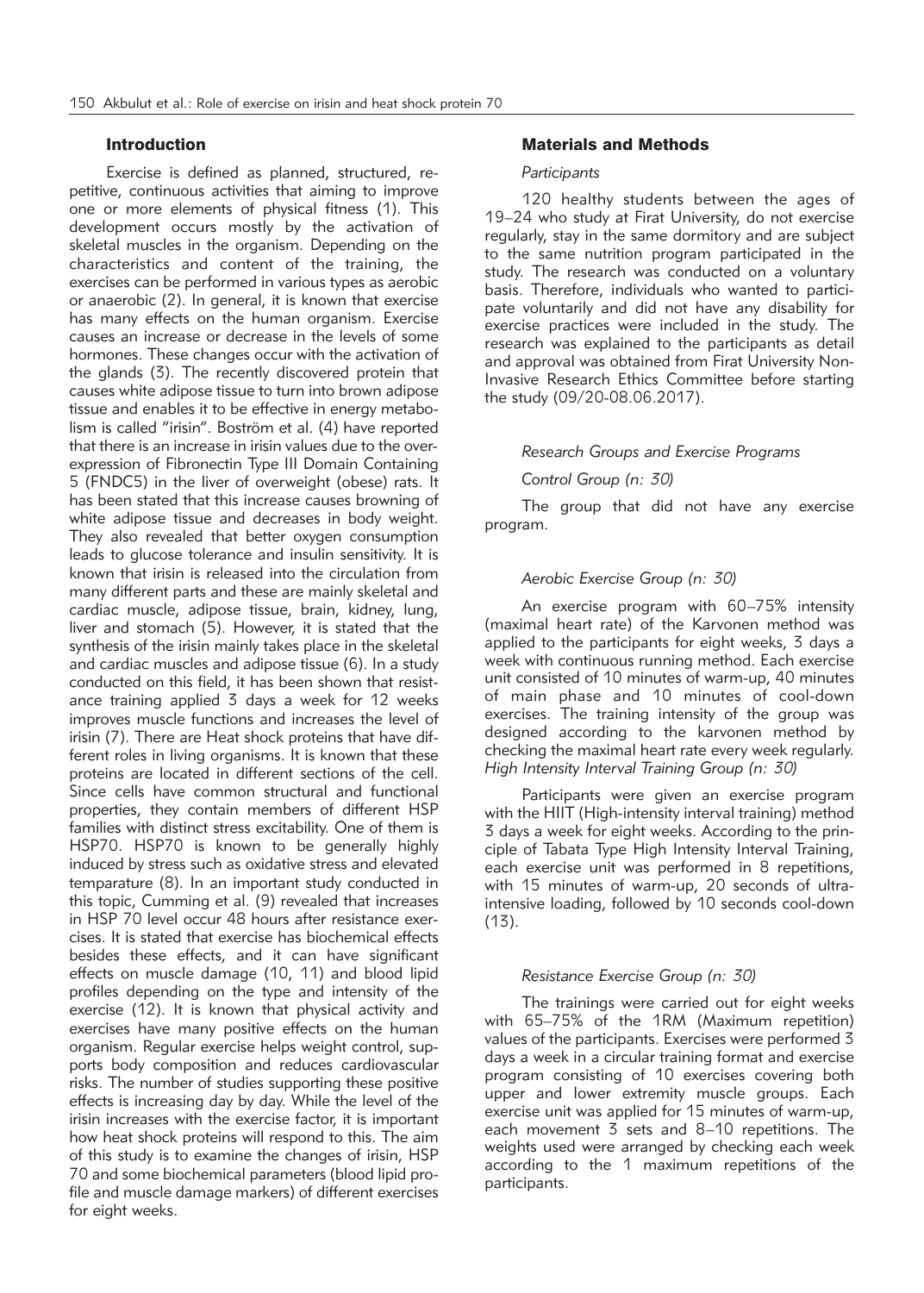# *Analysis of Biochemical Parameters*

Blood samples taken for blood lipids (Cholesterol, HDL-cholesterol, LDL-cholesterol, Triglyceride), CK (Creatine Kinase), LDH (Lactate dehydrogenase), values of the participants in the study were centrifuged at 4000 rpm for 5 minutes. Blood samples were stored at -80 °C until the day of analysis. Serum samples were analyzed with Olympus autoanalyzer (AU 2700; Hamburg, Germany).

#### *Analysis of Irisin and HSP 70*

Irisin (Catalog no: 201-12-5328 Sunred, Biological Technology Co., Ltd., Shanghai, CHINA) and HSP70 levels (Catalog no: 201-12-1814, Sunred, Biological Technology Co., Ltd., Shanghai, CHINA) were analyzed by ELISA method in accordance with the working procedures specified in the kit catalogs. Irisin measuring range of ELISA kit: 0.2-60 ng/mL sensitivity was 0.157 ng/mL, HSP 70; 0.5– 150 ng/mL sensitivity was 0.458 ng/mL. Irisin and HSP 70 Intra-Assay: CV <10%, Inter-Assay: CV was <12%. Automatic washer Bio-Tek ELX50 (BioTek Instruments, USA) was used for plate washing, ChroMate for absorbance readings, Microplate Reader P4300 devices (Awareness Technology Instruments, USA) and test results were reported as ng/mL.

#### *Statistical analysis*

SPSS 22.0 package program was used to analyze the data obtained from the research. Data distribution was checked Kolmogorov Smirnov test.

|  |  |  |  |  |  | Table I Blood Lipids Levels of the Research Groups. |  |
|--|--|--|--|--|--|-----------------------------------------------------|--|
|--|--|--|--|--|--|-----------------------------------------------------|--|

The distribution was normal. Thus Paired Samples t test was performed to determine the intra-group differences that occurred before and after the exercise protocol and One Way ANOVA analysis was performed to reveal the differences between groups. Tukey test, one of the Post Hoc tests, was applied to determine which group caused the difference. Statistical significance was accepted as  $p < 0.05$  for all tests. The data were presented in *Tables*.

#### **Results**

In *Table I*, it was determined that there was significant differences between the pre-test post-test values of LDL-cholesterol in the control group. There were significant differences cholesterol, HDL-cholesterol, triglyceride levels of aerobic exercise group and HIIT group. In addition significant differences were found in cholesterol, LDL-cholesterol, triglyceride levels of the resistance exercise group (p<0.05). When the percentage change of these differences is examined; it was observed that the greatest change in cholesterol and triglyceride levels occurred in the aerobic exercise group, HDLcholesterol in the HIIT group, and LDL-cholesterol in the resistance exercise group.

When *Table II* is evaluated; It was determined that there were significant differences between pretest post-test values of CK in control group, LDH level in aerobic exercise group and both CK and LDH levels in HIIT group and resistance exercise group (p <0.05). The biggest change was seen in the Resistance exercise group in both parameters as a percentage. A statistically significant difference was

| Parameters                         | Groups                                                                                       | Pretest                                                                          | Posttest                                                                         |                                             | Intra-group                                | Inter-groups |
|------------------------------------|----------------------------------------------------------------------------------------------|----------------------------------------------------------------------------------|----------------------------------------------------------------------------------|---------------------------------------------|--------------------------------------------|--------------|
|                                    |                                                                                              | $Mean \pm Sd$                                                                    | $Mean \pm Sd$                                                                    | Changes (%)                                 | p                                          | p            |
| Cholesterol (mmol/L)               | Control<br>Aerobic<br><b>HIIT</b><br>Resistance                                              | $4.2030 \pm 0.80$<br>$4.5255 \pm 0.71$<br>$4.1996 \pm 0.80$<br>$3.9979 \pm 0.70$ | $4.2056 \pm 0.80$<br>$4.1867 \pm 1.03$<br>$3.9927 \pm 0.67$<br>$3.7411 \pm 0.59$ | 0.06<br>$-7.48$<br>$-4.92$<br>$-6.42$       | 0.620<br>$0.020*$<br>$0.010**$<br>$0.022*$ | 0.089        |
| <b>HDL-Cholesterol</b><br>(mmol/L) | Control<br>Aerobic<br><b>HIIT</b><br>Resistance                                              | $1.0868 \pm 0.20$<br>$1.0912 \pm 0.20$<br>$0.9852 \pm 0.15$<br>$1.0879 \pm 0.14$ | $1.0843 \pm 0.20$<br>$1.1732 + 0.21$<br>$1.1637 \pm 0.17$<br>$1.1150 \pm 0.15$   | $-0.23$<br>7.50<br>18.11<br>2.51            | 0.083<br>$0.001**$<br>$0.000**$<br>0.310   | 0.219        |
| LDL-Cholesterol<br>(mmol/L)        | Control <sup>b</sup><br>Aerobic <sup>b</sup><br>HIIT <sup>b</sup><br>Resistance <sup>a</sup> | $2.4238 \pm 0.86$<br>$2.5757 \pm 0.54$<br>$2.4334 \pm 0.86$<br>$2.2014 \pm 0.61$ | $2.4326 \pm 0.86$<br>$2.5808 \pm 0.88$<br>$2.2886 \pm 0.57$<br>$1.9309 \pm 0.66$ | 0.36<br>0.20<br>$-5.60$<br>$-12.28$         | $0.002**$<br>0.965<br>0.236<br>$0.004**$   | $0.009**$    |
| Triglyceride (mmol/L)              | Control <sup>b</sup><br>Aerobic <sup>a</sup><br>HIIT <sup>a</sup><br>Resistance <sup>a</sup> | $1.7518 \pm 0.75$<br>$1.7496 \pm 0.77$<br>$1.8301 \pm 0.85$<br>$1.6249 \pm 0.48$ | $1.7310 \pm 0.77$<br>$1.2174 \pm 0.40$<br>$1.4067 \pm 0.44$<br>$1.4368 \pm 0.43$ | $-1.18$<br>$-30.41$<br>$-23.13$<br>$-11.57$ | 0.084<br>$0.000**$<br>$0.021*$<br>$0.041*$ | $0.004**$    |

\*\*There is a significant difference (P<0.01). The difference between groups with different letters in the same column is significant (a,b,c,d)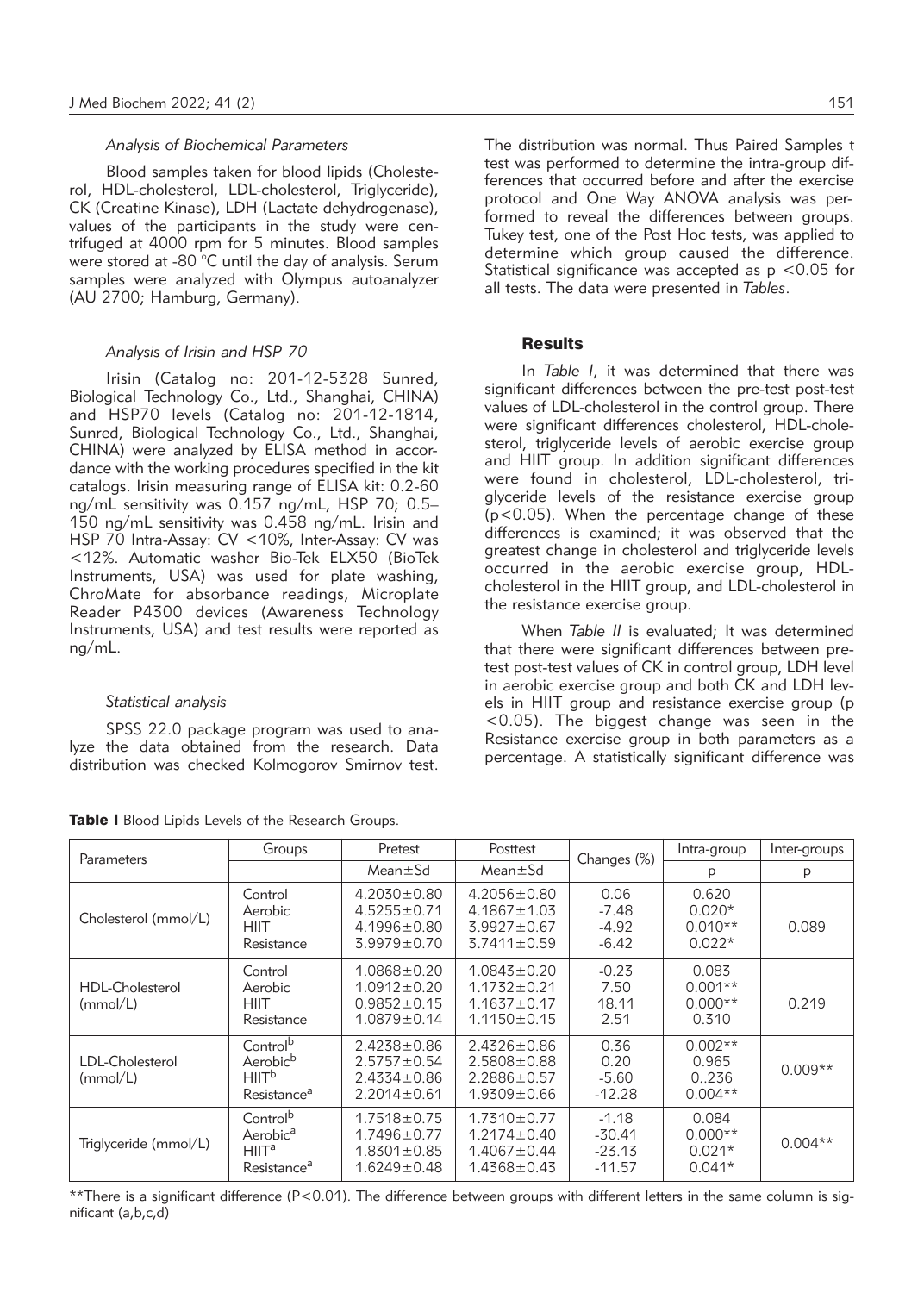| Parameters | Groups                                                                                       | Pretest                                                                                | Posttest                                                                            | Changes (%)                     | Intra-group                                  | Inter-groups |
|------------|----------------------------------------------------------------------------------------------|----------------------------------------------------------------------------------------|-------------------------------------------------------------------------------------|---------------------------------|----------------------------------------------|--------------|
|            |                                                                                              | $Mean \pm Sd$                                                                          | $Mean \pm Sd$                                                                       |                                 | p                                            | p            |
| $CK$ (U/L) | Control <sup>b</sup><br>Aerobic <sup>b</sup><br>HIIT <sup>b</sup><br>Resistance <sup>a</sup> | $235.10 \pm 136.93$<br>$234.70 \pm 137.80$<br>$237.33 \pm 90.08$<br>$231.17 \pm 121.6$ | $237.23 \pm 135.85$<br>$264.90 \pm 165.01$<br>387.30±110.06<br>$417.87 \pm 185.59$  | 0.90<br>12.86<br>63.19<br>80.76 | $0.000**$<br>0.195<br>$0.000**$<br>$0.007**$ | $0.004**$    |
| LDH (U/L)  | Control <sup>d</sup><br>Aerobic <sup>d</sup><br>HIITC<br>Resistance <sup>ab</sup>            | $173.57 \pm 10.23$<br>$170.87 \pm 8.39$<br>$176.00 \pm 12.76$<br>$171.50 \pm 12.47$    | $176.17 \pm 8.89$<br>$178.30 \pm 16.66$<br>$202.23 \pm 17.41$<br>$239.47 \pm 30.17$ | 1.49<br>4.34<br>14.90<br>39.63  | 0.058<br>$0.011*$<br>$0.000**$<br>$0.000**$  | $0.000**$    |

Table II Muscle Damage Markers of the Research Groups.

\*\*There is a significant difference (P<0.01), The difference between groups with different letters in the same column is significant  $(a.b.c.d)$ 

Table III Irisin and HSP70 Levels of the Research Groups.

| Parameters      | Groups                                                                                       | Pretest                                                                      | Posttest                                                                   | Changes (%)                                | Intra-group                                  | Inter-groups |
|-----------------|----------------------------------------------------------------------------------------------|------------------------------------------------------------------------------|----------------------------------------------------------------------------|--------------------------------------------|----------------------------------------------|--------------|
|                 |                                                                                              | $Mean \pm Sd$                                                                | $Mean \pm Sd$                                                              |                                            | p                                            | p            |
| Irisin (ng/mL)  | Control <sup>a</sup><br>Aerobic <sup>a</sup><br>HIIT <sup>b</sup><br>Resistance <sup>b</sup> | $13.91 \pm 3.05$<br>$8.36 \pm 2.41$<br>$17.32 \pm 4.54$<br>$19.82 \pm 6.57$  | $14.39 + 4.90$<br>$11.41 \pm 4.42$<br>$26.78 \pm 3.49$<br>$26.02 \pm 7.65$ | 3.45<br>36.48<br>54.61<br>31.28            | 0.464<br>$0.000**$<br>$0.000**$<br>$0.000**$ | $0.000**$    |
| $HSP70$ (ng/mL) | Control <sup>a</sup><br>Aerobic <sup>b</sup><br>HIIT <sup>b</sup><br>Resistance <sup>c</sup> | $25.70 \pm 4.25$<br>$39.44 \pm 8.74$<br>$20.03 \pm 6.98$<br>$16.40 \pm 5.25$ | $24.83 \pm 4.41$<br>$7.66 \pm 3.26$<br>$5.54 \pm 1.93$<br>$15.09 \pm 2.19$ | $-5.38$<br>$-80.57$<br>$-72.34$<br>$-7.98$ | $0.000**$<br>$0.000**$<br>$0.000**$<br>0.156 | $0.000**$    |

\*\*There is a significant difference (P<0.01), The difference between groups with different letters in the same column is significant  $(a,b,c,d)$ 

found between the posttest CK and LDH levels between the groups ( $p$  <0.05). While this difference is due to the resistance exercise group at the CK level (p: 0.01), it is due to the resistance exercise group and interval group at the LDH level (p: 0.00). There was also a difference in LDH level between resistance exercise and HIIT group (p: 0.00).

When *Table III* is examined, it is determined that there was a difference between the pre-test post-test values of Irisin in all exercise groups ( $p < 0.05$ ), and in the HSP70 level, there was a significant difference in all groups except the resistance exercise group (p <0.05). When the differences was calculated as percentage, it was determined that the greatest change in irisin level occurred in the HIIT group and at the HSP70 level in the aerobic exercise group. In addition, it was found that there was a significant difference between the groups in both irisin (p: 0.00) and HSP 70 posttest levels (p: 0.00).

# **Discussion**

In the present study, it was determined that exercises performed in different types (resistance, high intensity interval and aerobic) during eight weeks caused significant changes in blood lipid profile, enzymes associated with muscle damage, irisin and HSP 70 levels. When the changes in the lipid profile are examined; It was determined that HDL-cholesterol levels increased in all exercise groups. As with the change in cholesterol levels, the change in HDLcholesterol is thought to be due to the positive effects of exercise. When LDL-cholesterol values were examined, it was observed that there was a significant decrease in the resistance exercise group. In addition triglyceride levels changed significantly in all exercise groups. It can be said that this situation is due to the positive effects that exercise can create on triglycerides. When the effects of exercise on lipid profile are investigated, it is seen that there are many studies. 54 healthy men voluntarily participated in one of these studies, it was stated that aerobic and anaerobic training programs applied 3 days a week for 8 weeks caused an increase in HDL-cholesterol, however it led to a decrease in LDL-cholesterol and consequently had positive effects on lipid profile (14). In another study, Wang and Xu (15) concluded that aerobic exercise led to an improvement in lipid profile in a review study aimed at evaluating the effect of aer-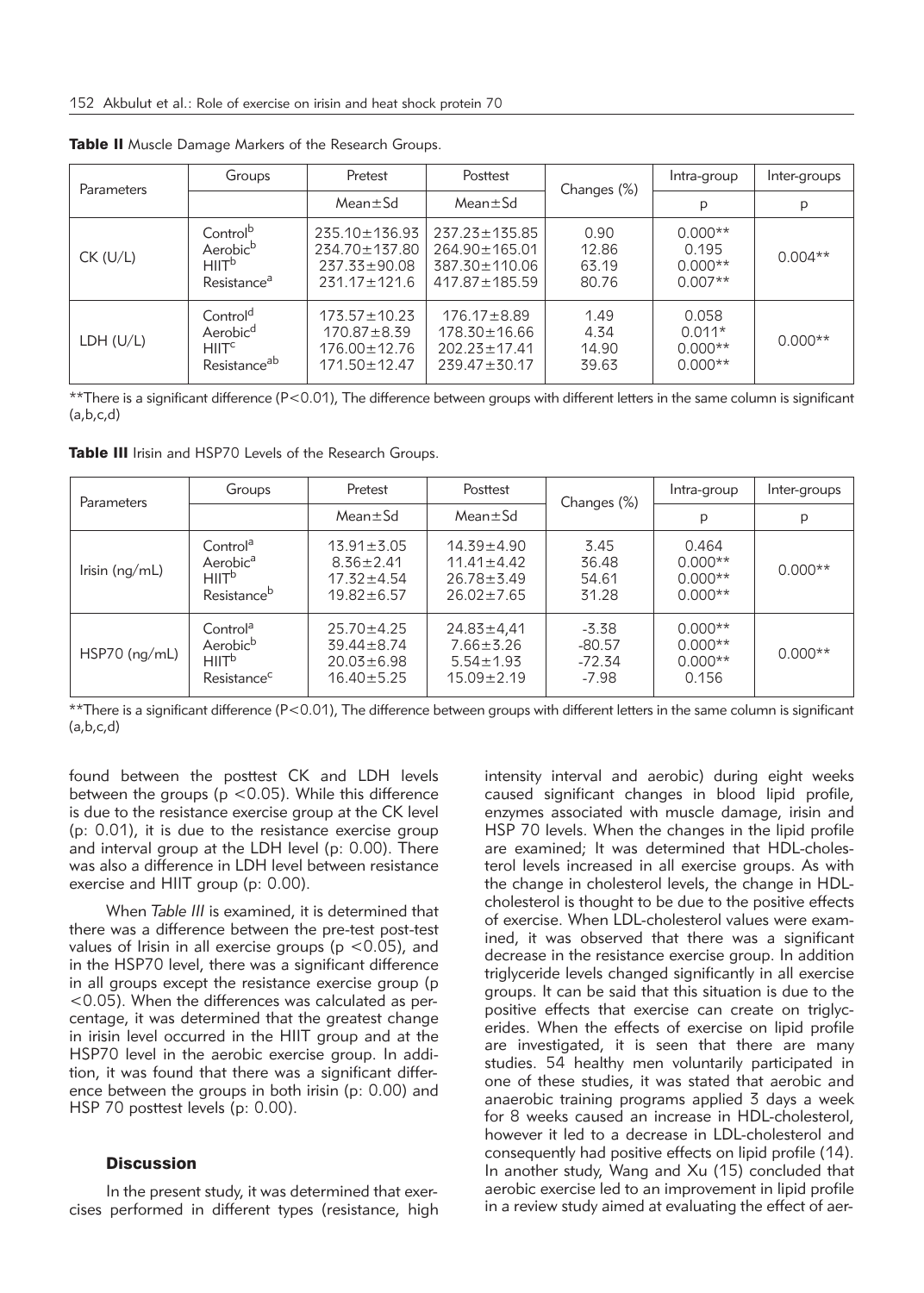obic exercise on lipids and lipoproteins. Similarly, Yao et al. (16) examined the effects of aerobic and resistance exercises on liver enzymes and blood lipids in non-alcoholic fatty liver patients. As a result of the research, they stated that similar to current study results, there was a change in HDL-cholesterol level in the resistance exercise group, and there were changes on both HDL-cholesterol and triglyceride levels in the aerobic exercise group. The other study, the effects of traditional resistance training and highintensity resistance training were investigated on lipid profile in the elderly population. As a result of the research, it has been determined that both resistance exercise groups have positive effects on blood lipids just as in the present study (17). When the effects of exercise on markers of muscle damage are evaluated; it was observed that CK values increased significantly in the resistance exercise group and high-intensity interval group. When the differences between the groups were determined, it was determined that the resistance exercise group reached the highest value. It is thought that this situation is caused by the intensity of the exercise and the use of extra weights in the resistance exercise group. There were also increases in LDH values in all exercise groups. The greatest increase was determined in the resistance exercise group, just as in CK. This result suggests that exercise may have negative effects in the transition to regular exercise in individuals who have not exercised regularly before. As a result, it is seen that the effects of different exercise types on muscle damage markers differ according to their intensity. When studies on muscle damage are analyzed; as in the resistance exercise group in current study, it is also seen as a result of a study that was applied acutely that strength training applied maximally caused muscle damage significantly (18). In another study, Penailillo et al. (19) have reported that both concentric and eccentric cycling exercises caused increases at a low level in CK levels. In a study conducted by Brentano et al. (20) it was stated that strength training with 5 sets and 8–10 repetitions prepared according to the super set method significantly increased the CK level. Similarly, in a study involving 16 volunteer participants who did not do sports, a resistance exercise program consisting of 3 sets of 10 repetitions and 5 exercises was applied to the participants. As a result of this research applied acutely, it has been determined that resistance exercises cause muscle damage and cause significant increases in CK and LDH values (21). Pal et al. (22) have examined oxidative stress and muscle damage that occur in response to high intensity exercise in young people. CK and LDH levels were analyzed in the blood samples taken 24 and 48 hours after the applied high intensity treadmill run. As a result, they found that an increase in enzyme levels associated with muscle damage after high intensity exercise. Similar results were obtained in present study, although it was applied for a long time. Current study shows that it was determined that irisin level

increased in all exercise groups. In comparisons between groups, it was determined that the lowest increase was in the control group. From this point of view, it is thought that the effect of exercise on the irisin level is closely related to the type, intensity, frequency, scope of the exercise, and the age and training level of the participants. It can be said that these factors can seriously affect the results of the studies on irisin. Previous studies are explain the relationship and interaction between exercise and irisin. In one of these studies, it was stated that regular exercise led to the activity of the irisin, although the effects of exercise and physical activity at the plasma irisin level were contradictory (23). In addition, it is stated that the level of irisin is higher in young people than in the elderly, and higher in physically active individuals than in sedentary individuals (24). Kim et al. (7) examined the effects of exercise on the irisin level on both rats and humans in their study. For this purpose, resistance (climbing exercise) applied to 19-week old rats 3 days a week for 12 weeks, and resistance (elastic band) exercises were applied to people over 65 years old 2 days a week for 12 weeks. As a result of the research, both animals and humans revealed that there was an increase in strength and an irisin levels. In another study, Reisi et al. (25) do resistance exercises change the level of the irisin? Based on the question, they have investigated that the effect of 3 sets with 5 repetitive resistance exercises applied for 8 weeks, 3 days a week on the level of irisin in rats. As a result of the study, they concluded that eightweek resistance exercises increased the level of irisin. The present study shows that HSP70 level did not change in the Resistance exercise group, but decreased in all other groups. This result shows that especially the aerobic and high-intensity interval groups adapt to the exercises more quickly. Depending on this adaptation, decreases in HSP70 levels are observed. In addition, it is thought that the use of additional weights in the resistance exercise group causes a stress in the human organism and causes this decrease to be less. As a result of the literature review, it is seen that the number of studies investigating the effect of exercise on HSP70 level is limited. Previous studies show that different results are obtained regarding the relationship between regular exercise and HSP70. Although there are still conflicting results, the general opinion is that regular exercise reduces or does not change the level of HSP70. This situation reveals the importance of the type, duration, frequency, intensity and scope of the exercise. The research group is also important. Considering the studies on HSP 70, it was concluded that 11-week strength training did not cause an increase in the trapezius muscle while there was a significant increase on HSP70 level at the vastus lateralis muscle in the biopsy samples (26). Considering the muscle groups with and without an increase, the part of body included in the resistance exercise program, the number of repetitions and the exercise intensity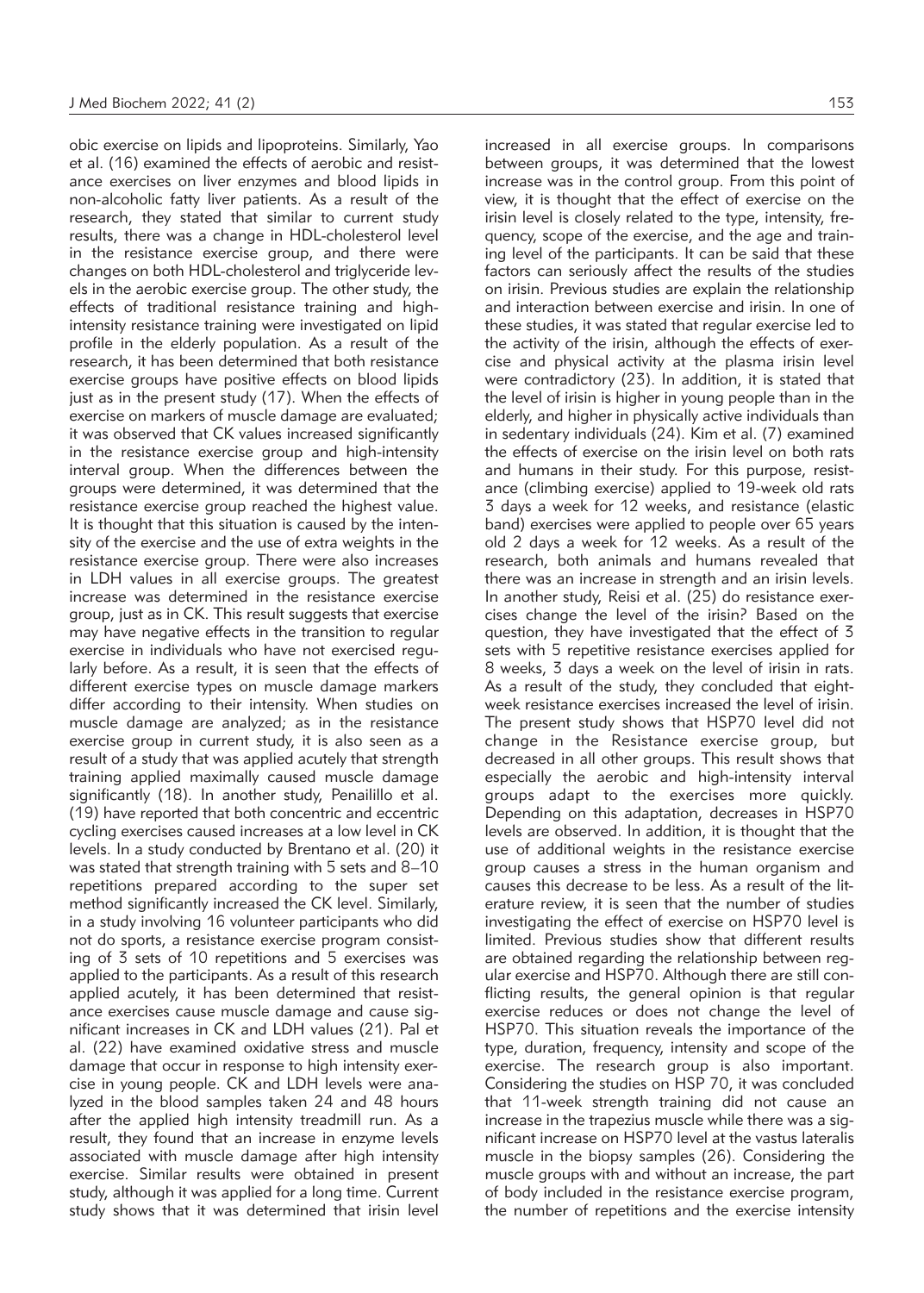could gain importance. In addition, the resting period is another important issue (27). In another study, Krause et al. (28) investigated the HSP70 level in healthy elderly individuals with combined resistance exercises using body weight and elastic bands. Within the scope of the research, participants were divided into four groups: placebo, protein supplement, placebo  $+$  exercise, and protein supplement  $+$  exercise. As a result of exercises that were continued for 12 weeks and 3 days a week, it was stated that there was no statistically significant difference in the group that exercised and was given placebo. This result is similar to the resistance exercise group of the present study.

### Conclusion

As a result, considering all exercise groups; in parallel with the literature, it can be stated that regu-

#### **References**

- 1. Ozer MK. Physical fitness. Nobel Publishers. Ankara, 2006.
- 2. Zorba E, Saygın O. Physical activity and physical fitness. Inceler ofset mat. Amb San Tic Ltd Şti Publishers. Istanbul, 2009.
- 3. Fox EL, Bowers RW, Foss ML. Essantials of physical education and sport. Cerit M (Translator). 4rd ed. Sport Publishers and Dustributors. Ankara, 2012.
- 4. Boström P, Wu J, Jedrychowski MP, Korde A, Ye L, Lo JC, et al. A PGC1- $\alpha$ -Dependent myokine that drives brownfat-like development of white fat and thermogenesis. Nature 2012; 481 (7382): 463–8.
- 5. Ilhan M. Effects of physical activity and nutrition on fibroblast growth factor 21 and irisin in non-alcoholic fatty liver disease. Master Thesis, Ankara: Hacettepe University, 2018.
- 6. Aydin S. Three new players in energy regulation: preptin, adropin and irisin. Peptides 2014; 56: 94–110.
- 7. Kim HJ, So B, Choi M, Kang D, Song W. Resistance exercise training increases the expression of irisin concomitant with improvement of muscle function in aging mice and humans. Experimental Gerontology 2015; 70: 11–7.
- 8. Rylander MN, Feng Y, Bass J, Diller KR. Thermally induced injury and heat–shock protein expression in cells and tissues. Ann N Y Acad Sci 2005; 1066: 222–42.
- 9. Cumming KT, Paulsen G, Wernbom M, Ugelstad I, Raastad T. Acute response and subcellular movement of HSP 27,  $\alpha$ B-Crystallin and HSP 70 in human skeletal muscle after blood flow restricted low load resistance exercise. Acta Physiologica 2014; 211 (4): 634–46.
- 10. Coban O. Investigation of effects of regular coenzym q10 supplementations on muscle damage and trace elements of wrestlers. PhD Thesis, Kayseri: Erciyes University, 2011.

lar exercise has positive positive effects in human organism. Within the scope of the current study, it was said that regular exercise programs produced positive results in blood lipids, which are considered as cardiovascular risk markers. In addition, it has been observed that irisin levels increase with exercise. It could be said that HSP 70 levels decrease especially with aerobic exercise and high-intensity interval exercise, and that stress decreases in response to exercise and hence the release of HSP 70 level decreases

*Support:* There are no financial support.

*Author's note:* This article was obtained from doctoral thesis of Taner Akbulut.

#### Conflict of interest statement

All the authors declare that they have no conflict of interest in this work.

- 11. Byrne C, Eston R. The Effect of exercise induced muscle damage on isometric and dynamic knee extensor strength and vertical jump performance. J Sports Sci 2002; 20: 417–25.
- 12. Cinar V, Akbulut T, Kilic Y, Ozdal M, Sarikaya M. The effect of 6-week zin csupplement and weight training on the blood lipids of the sedentaries and athletes. Cell MolBiol (Noisy le Grand) 2018; 64 (11): 1–5.
- 13. Tabata I, Nishimura K, Kouzaki M. Hirai Y, Ogita F, Miyachi M et al. Effects of moderate–intensity endurance and high-intensity intermittent training on anaerobic capacity and VO2max. MedSci Spor Exer 1996; 28 (10): 1327–30.
- 14. Koc H, Tamer K. The Effects of aerobic and anaerobic trainings on lipoprotein levels. Journal of Health Sciences 2008; 17 (3): 137–43.
- 15. Wang Y, Xu D. Effects of aerobic exercise on lipids and lipoproteins. Lipids in Health and Disease 2017; 16 (132): 2–8.
- 16. Yao J, Meng M, Yang S, Li F, Anderson RM, Liu C, et al. Effect of aerobic and resistance exercise on liver enzyme and blood lipids in Chinese patients with nonalcoholic fatty liver disease: a randomized controlled trial. Int J Clin Exp Med 2018; 11 (5): 4867–74.
- 17. Juhas I, Skof B, Popović D, Matić M, Janković N. Effects of an eight-week exercise program on parameters of the lipid profile of female students. J Med Biochem 2020; 39 (1): 40–5.
- 18. Hazar S, Erol E, Gokdemir K. Relationship between the muscle damage and delay onset muscle soreness after strength training. Gazi BESBD 2006; 6 (3): 49–58.
- 19. Peñailillo L, Blazevich A, Numazawa H, Nosaka K. Metabolic and muscle damage profiles of concentric versus repeated eccentric cycling. Medicine and Science in Sports and Exercise 2013; 45 (9): 1773–81.